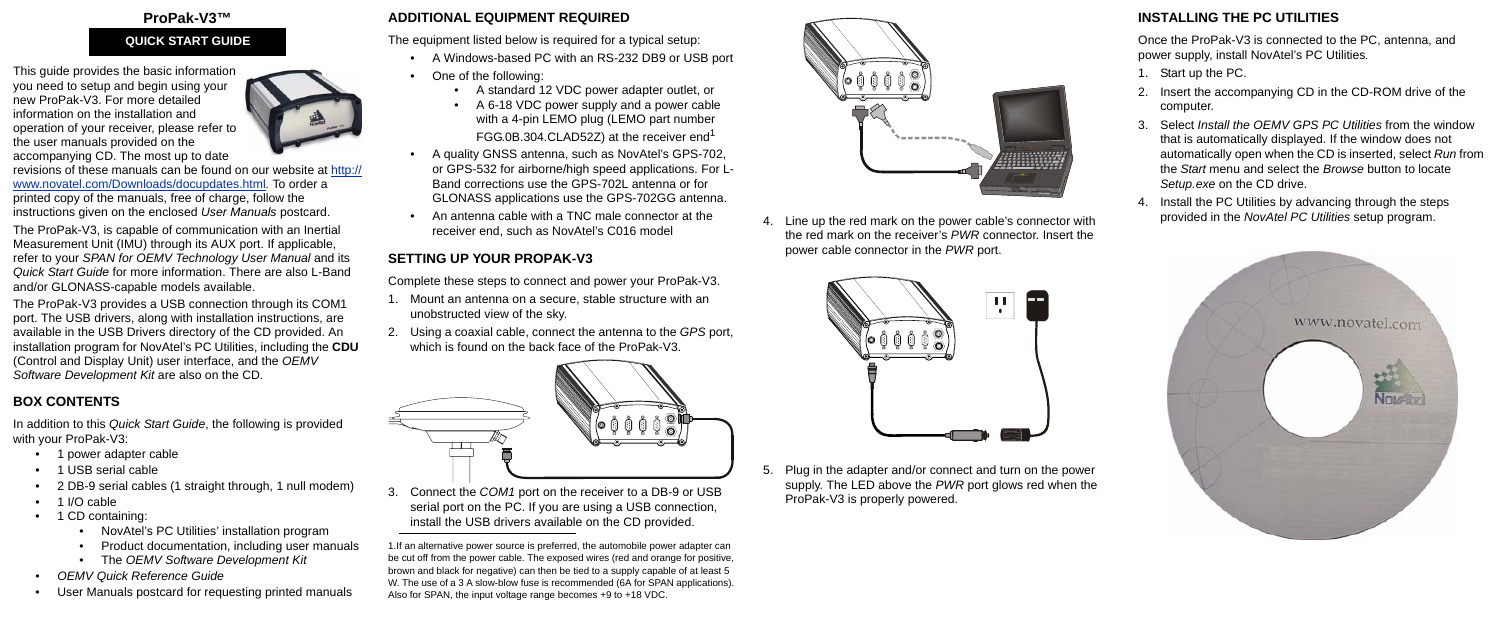## **ESTABLISHING RECEIVER COMMUNICATION**

To open a serial port to communicate with the receiver, complete the following.

- 1. Launch **CDU** from the *Start* menu folder specified during the installation process. The default location is *Start | Programs | NovAtel OEMV | OEMV PC Software*.
- 2. Select *Open....* from the *Device* menu*.*

| Device         | View           | Tools | Help |  |  |
|----------------|----------------|-------|------|--|--|
| Ctrl+O<br>Open |                |       |      |  |  |
|                | Close Config   |       |      |  |  |
|                | Active Configs |       |      |  |  |

3. Select the *New...* button in the *Open* dialog box.



4. Enter a name for the new device configuration in the *Name* field of the *New Config* dialog box and select the *Settings* button.

| <b>New Config</b>                            | ×      |  |  |  |  |
|----------------------------------------------|--------|--|--|--|--|
| 'Name'<br>ProPak-V3                          | UK.    |  |  |  |  |
| Device                                       | Cancel |  |  |  |  |
| Settings<br>Serial                           | Help   |  |  |  |  |
| 'Startup Options'<br>□ AutoStart □ AutoReset |        |  |  |  |  |
| □ Update Log Definitions for Convert4        |        |  |  |  |  |

- 5. Select the PC serial port the ProPak is connected to from the *PC Port* drop-down list.
- 6. Select *57600* from the *Baud Rate* list.
- 7. Uncheck the *Use hardware handshaking* checkbox.
- 8. Select *OK* to save the settings.



- 9. Select the *OK* button to close the *New Config* dialog box and create the new device configuration.
- 10. Select the new configuration from the *Available device configs* list in the *Open* dialog box.
- 11. Select the *Open* button to open communications with the ProPak-V3.

| Jpen                                   |                     |      |
|----------------------------------------|---------------------|------|
| ⊤Available device configs <sup>.</sup> |                     |      |
| ProPak-V3                              | COM01 at 57600 Baud | Joen |

As CDU establishes the communication session with the receiver, a progress box is displayed.

Once CDU is connected, the progress box disappears and several windows open, including the Console window. CDU is now ready to be used to view status information, enter commands, or log data.

# **USING CDU**

**CDU** provides access to key information about your receiver and its position. The information is displayed in windows accessed from the *View* menu. For example, select *Position Window* from the *View* menu to display the position solution of the receiver. To show details of the GNSS and geostationary (SBAS) satellites being tracked, select a *Tracking Status Window* (*GPS* or *GLONASS*) from the *View* menu. Select *Help* from the main menu for more details on **CDU**, its windows and features.

# **DETERMINING WHEN THE POSITION IS VALID**

When the receiver has a valid position, the *Solution Status* field in **CDU**'s *Position* window shows *Computed.*



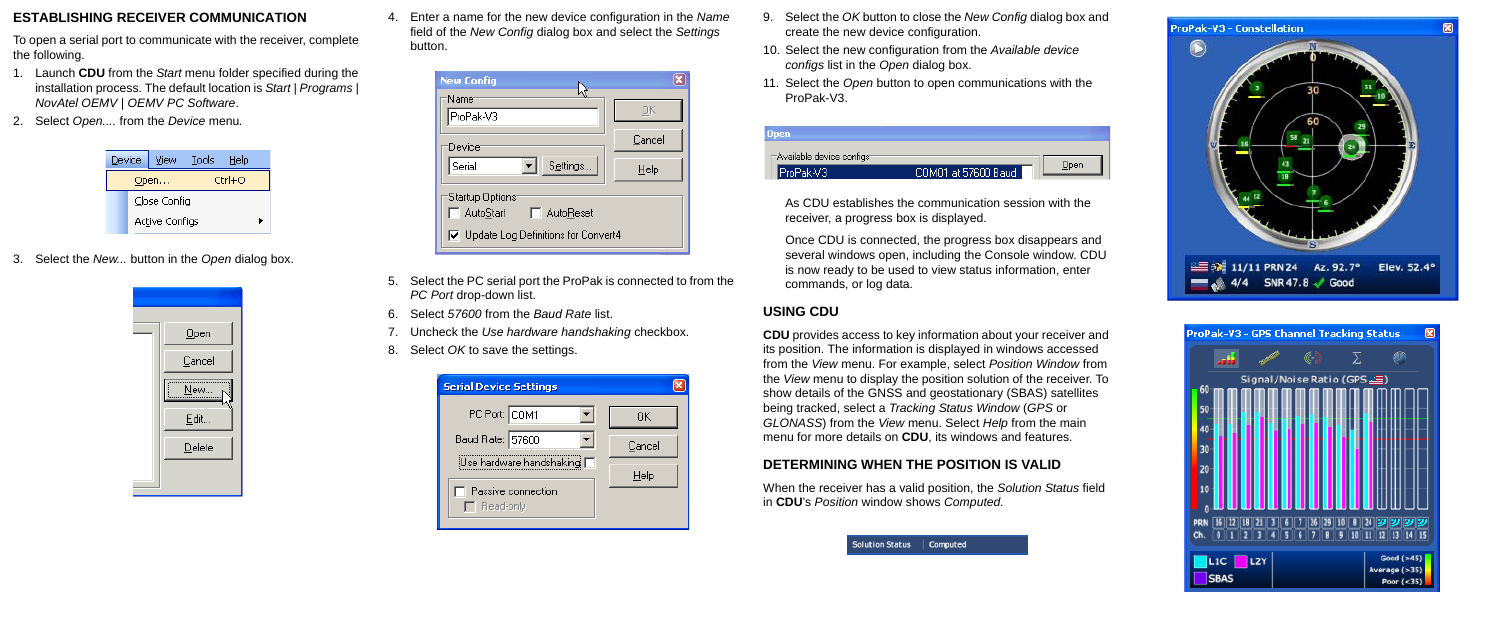## **ENTERING COMMANDS**

The ProPak-V3 uses a comprehensive command interface. Commands can be sent to the receiver using the *Console* window in **CDU**, which is opened from the *View* menu. Enter commands in the text box at the bottom of the *Console* window.

| $\mathcal{L}OM1$<br><b>LCC</b> |   |     |  |
|--------------------------------|---|-----|--|
|                                | Ш | --- |  |
| log com1 version               |   |     |  |

The following information is important when entering commands:

- Commands can be entered in three formats:
	- ASCII (log bestposa)
	- Abbreviated ASCII (log bestpos)
	- Binary (log bestposb).

Abbreviated ASCII is the best format to use when you wish to work with the receiver directly. For data collection, use ASCII or Binary.

- Press the *Enter* key to send the command string to the receiver.
- The commands are not case sensitive.

The *OEMV Family Quick Reference Guide* provided with the receiver lists the available commands and the parameters they use for the *Abbreviated ASCII* format.

You must use COM3 instead of AUX to send commands or log requests on the ProPak-V3 AUX port. For example, the COM3 port may be used when communicating with an IMU or another receiver for differential operation. Refer to your *SPAN for OEMV Technology User Manual* or *OEMV Family Installation and Operation User Manual* for more details on alternative positioning modes of operation.

# **LOGGING DATA**

An extensive collection of logs has been created to capture the data your ProPak-V3 receives and processes. These logs can be directed to any of the ProPak-V3's serial ports and can be automatically generated when new or changed data becomes available or at regular intervals. The available logs are listed in the *OEMV Family Quick Reference Guide*.

To log data, use the LOG command. For example, to log the pseudorange position to COM 2 every 30 seconds, enter the following:

LOG COM2 PSRPOS ONTIME 30

Logs can be generated in one of three formats: ASCII, Abbreviated ASCII, or Binary. Refer to the *OEMV Family Firmware Reference Manual (OM-20000094)* for information on the LOG command, specifying the output format, and the detailed contents of each log.

> PSRDIFFSOURCE OMNISSTAR or, PSRDIFFSOURCE CDGPS

If you prefer, **CDU** provides a graphical interface for configuring data logging. Select *Logging Control Window* from the *Tools* menu. In the *Logging Control* window, you can select which logs to capture and choose to which ports to send the data. In addition, you can specify a file in which to save the data.

| <b>COM1 (Current Port)</b> |                      |                                               |     |         |  |
|----------------------------|----------------------|-----------------------------------------------|-----|---------|--|
|                            |                      |                                               |     |         |  |
|                            |                      | G:\NOVATEL\DATA\CDUTestMay2006\LogginInfoTest | 671 | 87.57kB |  |
| $\mathbb{F}$               | $(+1.00 s)$ BESTPOSB |                                               | 78  | 8.11kB  |  |
|                            | $(+3.00 s)$ IONUTCB  |                                               | o   | 0.00kB  |  |

### **ENABLING SBAS POSITIONING**

ProPak-V3 models are also capable of SBAS positioning. This positioning mode is enabled using the SBASCONTROL command. The following commands are typically used to enable WAAS (North America) and EGNOS (Europe) respectively:

SBASCONTROL ENABLE WAAS SBASCONTROL ENABLE EGNOS

Once enabled, the *Position Type* field shown in **CDU**'s *Position* window should change from *Single* to *WAAS* and you may see SBAS satellites in the *Constellation window*.

| ProPak-V3 - Position                    |  |                                                                  |                                     |  |  |
|-----------------------------------------|--|------------------------------------------------------------------|-------------------------------------|--|--|
| Latitude<br>Longitude<br>Height (MSL)   |  | 51.116794027° ±<br>$-114.038863221^{\circ}$ ±<br>$1063.555m \pm$ | 0.90 <sub>m</sub><br>0.66m<br>1.50m |  |  |
| Solution type<br><b>Iono correction</b> |  | <b>WAAS</b><br>Multi-frequency                                   |                                     |  |  |



# **ENABLING L-BAND POSITIONING**

L-Band equipped receivers allow you to achieve sub-meter accuracy. To use this positioning mode, you must enable L-band tracking to the Canada-Wide Differential GPS (CDGPS) or OmniSTAR signal. A subscription to OmniSTAR is required to use the OmniSTAR VBS, XP or HP service (visit [http://](http://www.omnistar.com/) [www.omnistar.com](http://www.omnistar.com/) with your receiver serial number ready). The CDGPS signal is free and available without subscription over North America (visit [h](http://www.cdgps.com)ttp://www.cdgps.com).

The ASSIGNLBAND command allows you to set OmniSTAR or CDGPS base station communication parameters. It should include a relevant frequency and data rate. The frequency assignment can be made in Hz or KHz. For example:

Hz: assignlband omnistar 1536782000 1200 KHz: assignlband omnistar 1536782 1200

A value entered in Hz is rounded to the nearest 500 Hz.

To confirm you are tracking an L-Band signal, log the L-Band status information by entering: log lbandstat. For example, if you are receiving CDGPS, the fifth field after the header should be 00c2:

```
lbandstata com1 0 43.5 finesteering 1295
149951.671 00000000 976f 34461; 
1547546977 46.18 4541.0 0.00 00c2 00f0 ...
```
To specify the correction source, use the PSRDIFFSOURCE command as shown in the examples below:

otherwise it is left at the default AUTOMATIC.

 Refer to the *OEMV Family Firmware Reference Manual* for more on individual L-Band, GLONASS or SBAS commands and logs.